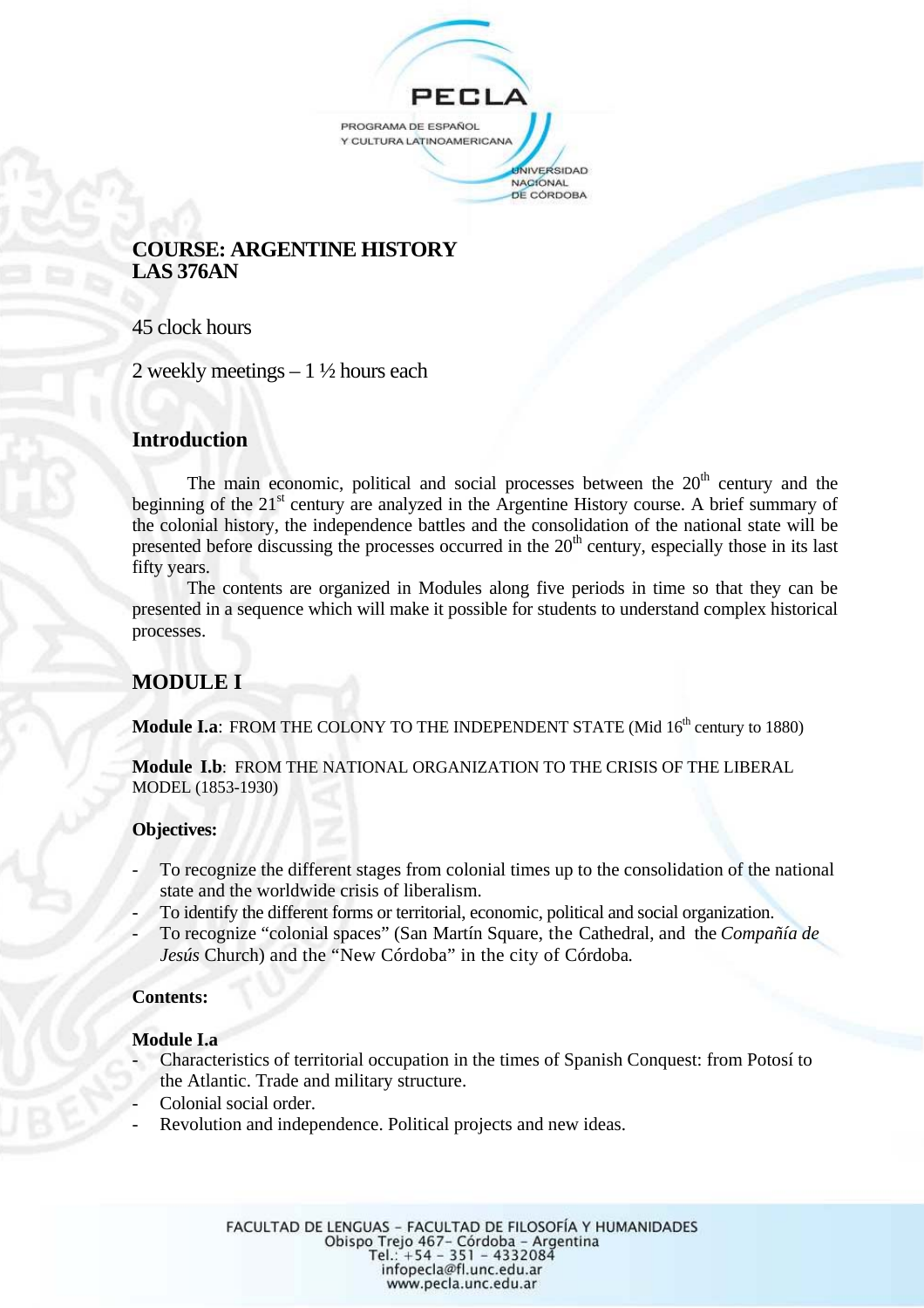

## **Module I.b**

- National organization: the Constitution of 1953, the constitution of the political regime and the economic and social projects of the Generation of the 1880s.
- The meaning of the end of the liberal paradigm. Alternative political and economic projects to the bourgeois democracy and free trade: state corporatism and interventionism.

## **MODULE II**

**Module II.a:** THE FOUNDATION OF THE INTERVENING STATE, ITS CONFLICTS AND CRISES. THE MODIFICATIONS IN THE ECONOMIC AND SOCIAL MODEL (1930-1943)

**Module II.b:** THE FOUNDATION OF THE PROVIDING STATE, ITS CONFLICTS AND CRISES. THE MODIFICATIONS IN THE ECONOMIC AND SOCIAL MODEL (1943-1955)

### **Objectives**

### **Module II. a**

To recognize the economic and political adaptations after the crisis in 1929.

### **Module II. b**

- To analyze the changes in the economic and social structure during the development of the industrialization model by substitution of imports.
- To understand the meaning of political, social and ideological transformations after Peronism.
- To interpret some cultural manifestations as expressions of social and/or political experiences in the historic processes presented.

### **Contents**

### **Module II.a**

State intervention and the regulation of the economy after the crisis in 1929. The Patriotic Fraud and the discredit of the political system.

### **Module II.b**

- Juan D. Perón's project: the consolidation of the Providing State (1946-1952).
- The end of the welfare state: alternative economic solutions (1952-1955)
- The increase in political antagonism: the Catholic Church, the Armed Forces, opposing Parties.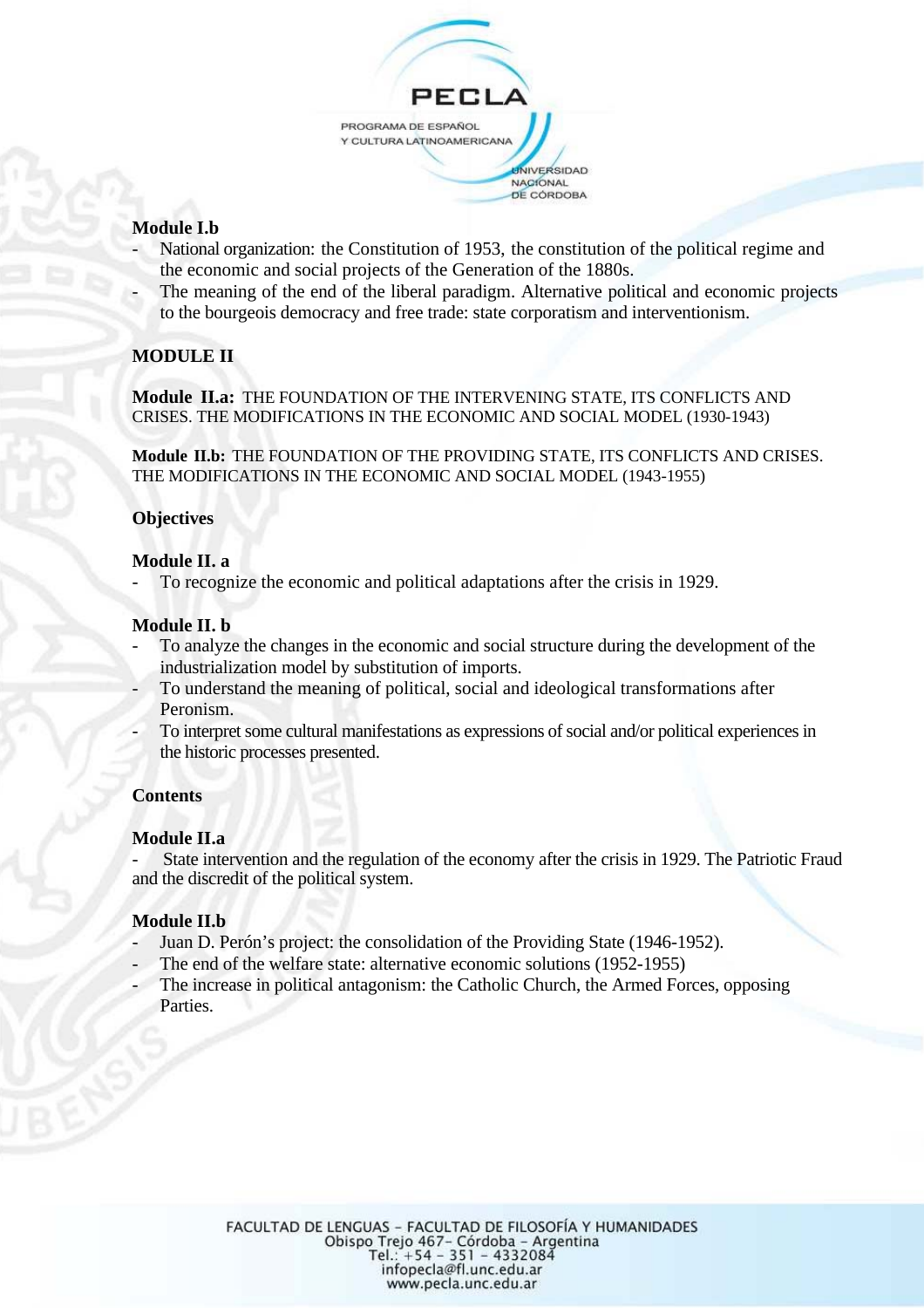

# **MODULE III**

### THE ERA OF ECONOMIC DEVELOPMENTALISM. FROM SEMI-DEMOCRACY TO AUTHORITARIANISM

- The military coup in 1955.
- The model of Economic Developmentalism and its political counterpart, the Authoritarian Bureaucratic model. Contending sectors: national businesses, transnational businesses, workers' movement.
- Actors and tensions within the framework of the Cold War and the National Security Doctrine: guerrilla movements and political confrontation. Political instability.
- The third Peronist administration: the end of democracy and of the providing state.
- The state's inability to control the economy and political consensus and to maintain social order.

## **MODULE IV**

### THE TERRORIST STATE. SOCIAL DISCIPLINING AND REORGANIZATION, 1976-83

### **Objectives**

- To understand the military dictatorship as a global project of social, economic and political refoundation.
- To recognize the implications of state terrorism and its practices.
- To recover the practices of resistance.
- To interpret some cultural manifestations as alternatives for protest and denunciation.

### **Contents**

- The crisis of the accumulation model in the mid-seventies and the search for a new model based on neoliberalism.
- The terrorist practices of the dictatorship: forms of clandestine repression and genocide. The destructive effects of state terrorism on the social fabric. The search for permanent internal and external enemies.
- Resistance during the times of human rights violations: emerging organizations before and after 1976.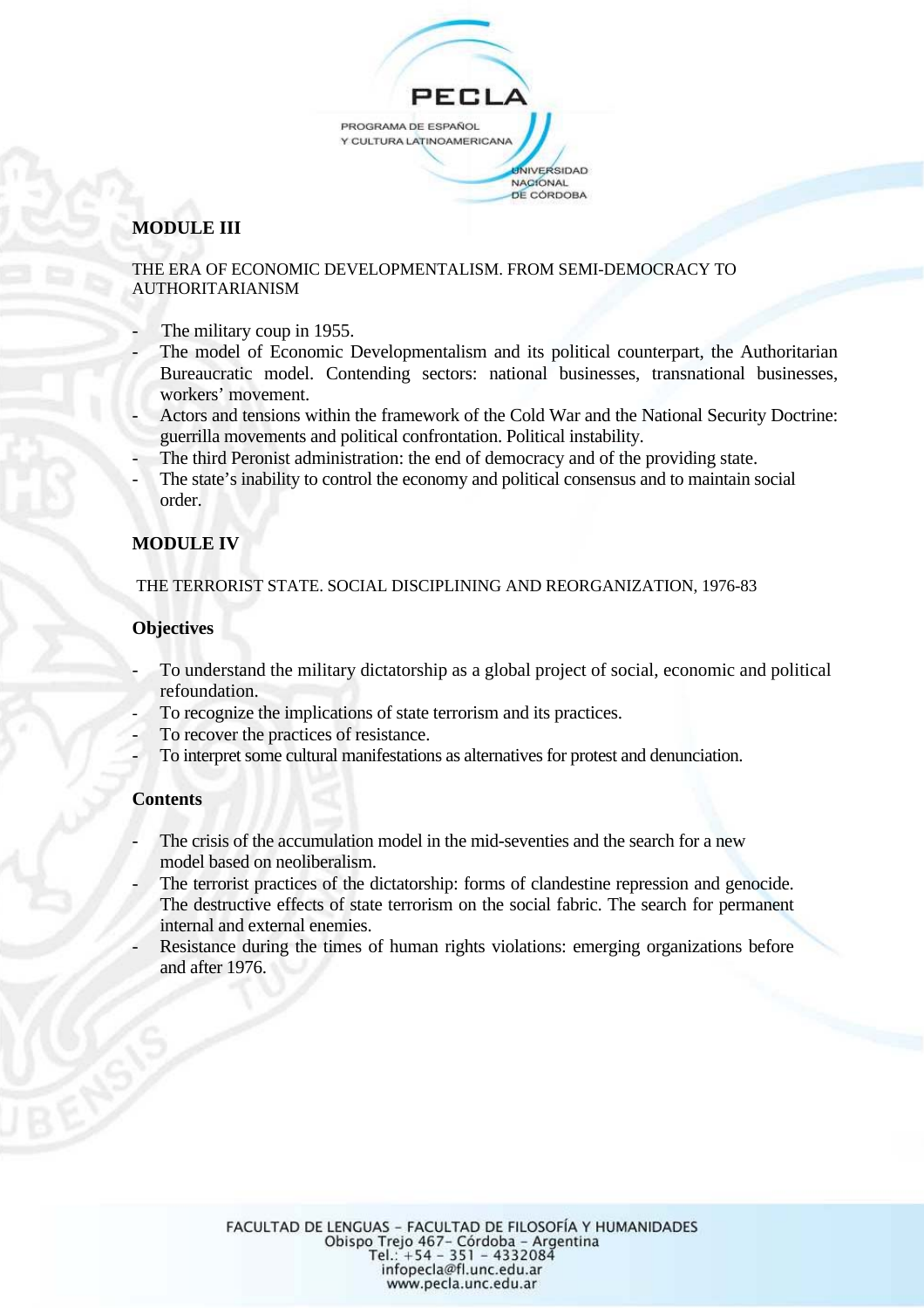

# **MODULE V**

THE RETURN OF DEMOCRACY. TENSIONS FROM THE WASHINGTON CONSENSUS: GLOBALIZATION AND NEOLIBERALISM. THE DISENCHANTMENT WITH NEOLIBERALISM.

### **Objectives**

- To recognize the main problems in the agenda during the democratic transition: human rights violations; coexistence of the workers' movement, the Armed Forces and the Catholic Church.
- To understand the modifications established from the neoliberal paradigm and globalization.

### **Contents**

- The project of the Radical Civic Union in 1983: democratization and strengthening of the civil society. The policy of review of human rights violations and the resistance of the Armed Forces. The danger of affecting the status quo: the laws of divorce, shared parental authority and reordering of trade unions.
- The reformulation of the economy and the state according to the guidelines of the Washington Consensus. The social results of the reforms: social exclusion, social and regional marginality, increase in poverty, destitution and social violence rates.
- The new functioning of the political system: delegating democracies, polyarchies, possible citizenships and enjoyment of rights, political parties, clientelism, the coexistence of a central and provincial governments.

### **Evaluation**

Students' continuous learning process will be assessed throughout the course. Therefore, different times and forms of assessment have been established with their respective percentages. In order to promote participation and integration, practical quizzes will be given throughout the course so that students will be able to show their progress and acquisition of new knowledge periodically.

There will be two oral and written term test and a final exam Both the term tests and the final exam are mandatory and need to be passed with a grade of seven.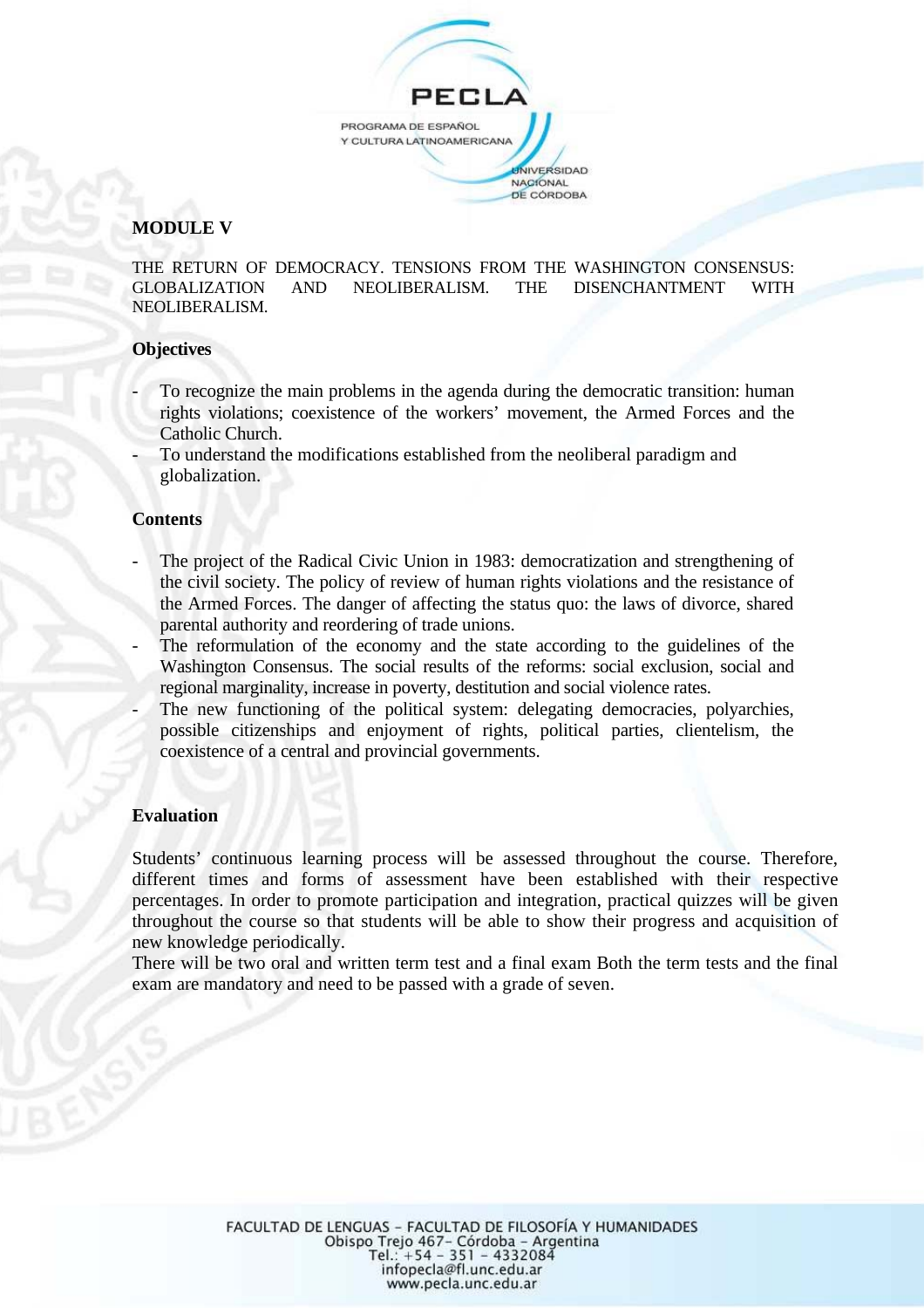

The maximum grade of ten in each term test has a weight of 20% of the total tests in the course. Therefore, both term test add up to 40% of the total number of tests needed to pass the course. The remaining 60% is made up of the quizzes and the final exam (30% for the final exam, 10% for class participation and 20% for the quizzes).

#### **Quizzes:** There will be five throughout the course.

.

Emphasis will be placed on the exchanges between the course instructor and the students based on students' interpretation of the materials for each quiz and their integration with the topics discussed in the course lectures.

Students have to pass three quizzes. The minimum grade required is 7 (seven). The quizzes make up 20% of the tests required to pass the course.

**Quiz # 1:** (for Module I a and b) Guided visit through the "colonial" downtown area and Nueva Córdoba in order to recognize the architectural Heritage. If the visit were cancelled, a video will be watched. The visit will be complemented with documentation dating from the historic period being discussed. This will be a take-home quiz for students to write a short comparative essay on the main characteristics of the colonial society and the society in the liberal era.

**Quiz # 2:** (for Module II a and b) This will consist in analyzing graphic documents, audio and audiovisual materials. These will include paintings by Antonio Berni and Peronist political propaganda, the lyrics of "Cambalache" – a tango –, the Peronist March and a fragment of the documentary entitled "La República Perdida". The aim of this quiz is for students to compare workers' quality of life and the political situation in the two historic periods discussed in Module II. This quiz will be a short essay to be written in class after analyzing the documents.

**Quiz # 3**: (for Module III) The work will consist in analyzing written, graphic and audiovisual documents belonging to the historic period: Declarations by the CGT (National Workers' Union) during the military coup in 1955; declarations by the CGT in Córdoba about the Frondizi-Guevara interview; declarations by the CGT (protest plan in 1964); fragment of the National Security Doctrine, guerrilla organization leaflets, fragments of Ernesto Guevara's diary, declarations by third-world priests, fragments of the production entitled "La primavera de los pueblos" – Archivo de la Memoria (Memory Archives), Buenos Aires – and "Mafalda" comic strip. The aim of this quiz is to visualize how the demands made by the different actors became known in society and establish their production contexts. Students will write a short essay analyzing some selected demands and characterizing those who made it and in what contexts.